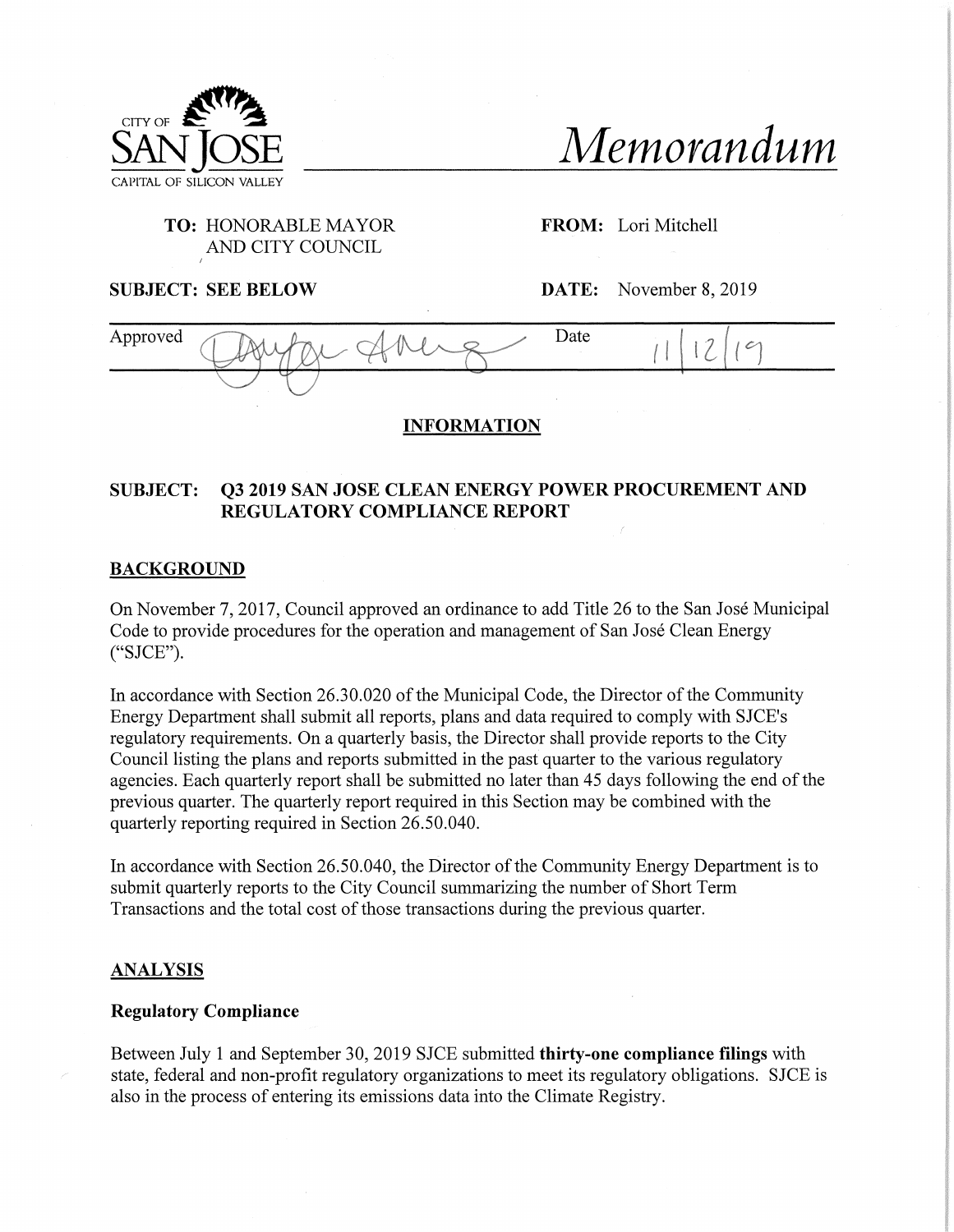HONORABLE MAYOR AND CITY COUNCIL November 8, 2019 **Subject: Q3 2019 San Jose Clean Energy Power Procurement and Regulatory Compliance Report** Page 2

Attached to this memorandum is a detailed summary of these compliance filings.

During the time period of July  $1 -$  September 30, 2019, SJCE has also participated in eight California Public Utility Commission (CPUC) regulatory proceedings, including the Integrated Resource Planning (IRP) rulemaking (R. 16-02-007), the Power Charge Indifference Adjustment rulemaking (R. 17-06-026), the Resource Adequacy rulemaking (R. 17-09-020), the Pacific Gas and Electric Company's (PG&E) 2020 Energy Resource Recovery Account (A. 19- 06-001), the Pacific Gas and Electric Company's (PG&E) General Rate Case application (A. 18- 12-009), the De-energization Proceeding (R. 18-12-005), the Wildfire Mitigation Plan Proceeding (R. 18-10-007), and the Direct Access Proceeding (R. 19-03-009).

#### Power Procurement

SJCE entered into 43 agreements during the third quarter of 2019. Purchases accounted for 36 agreements worth a total of \$135,618,427.05. Power sales accounted for seven agreements worth a total of \$10,053,800. This is a net cost to SJCE of \$125,564,627.05.

SJCE does not intend to purchase more power supplies than it needs. However, buying the Resource Adequacy products that SJCE requires in 2020-2022 has been challenging, including summer 2020 product since SJCE's needs are higher in the summer than in other months. Generators strongly prefer to sell annual strips of product. Thus, SJCE bought some annual strips of product even where its own incremental needs were limited to summer months, with the intention of selling the excess to the extent possible. Staff has been seeking opportunities to sell this excess capacity. In Q3 2019, SJCE entered into seven agreements to sell excess Resource Adequacy.

Attached to this memorandum is a detailed summary of these agreements.

 $\sqrt{s}$ 

#### LORI MITCHELL Director, Community Energy Department

For questions, please contact Lori Mitchell, Director of Community Energy Department, at (408) 535-4880.

Attachment 1: San Jose Clean Energy Q3 2019 (Q1 FY 2019-2020) Power Transactions Attachment 2: San Jose Clean Energy 03 2019 (01 FY 2019-2020) Compliance Filings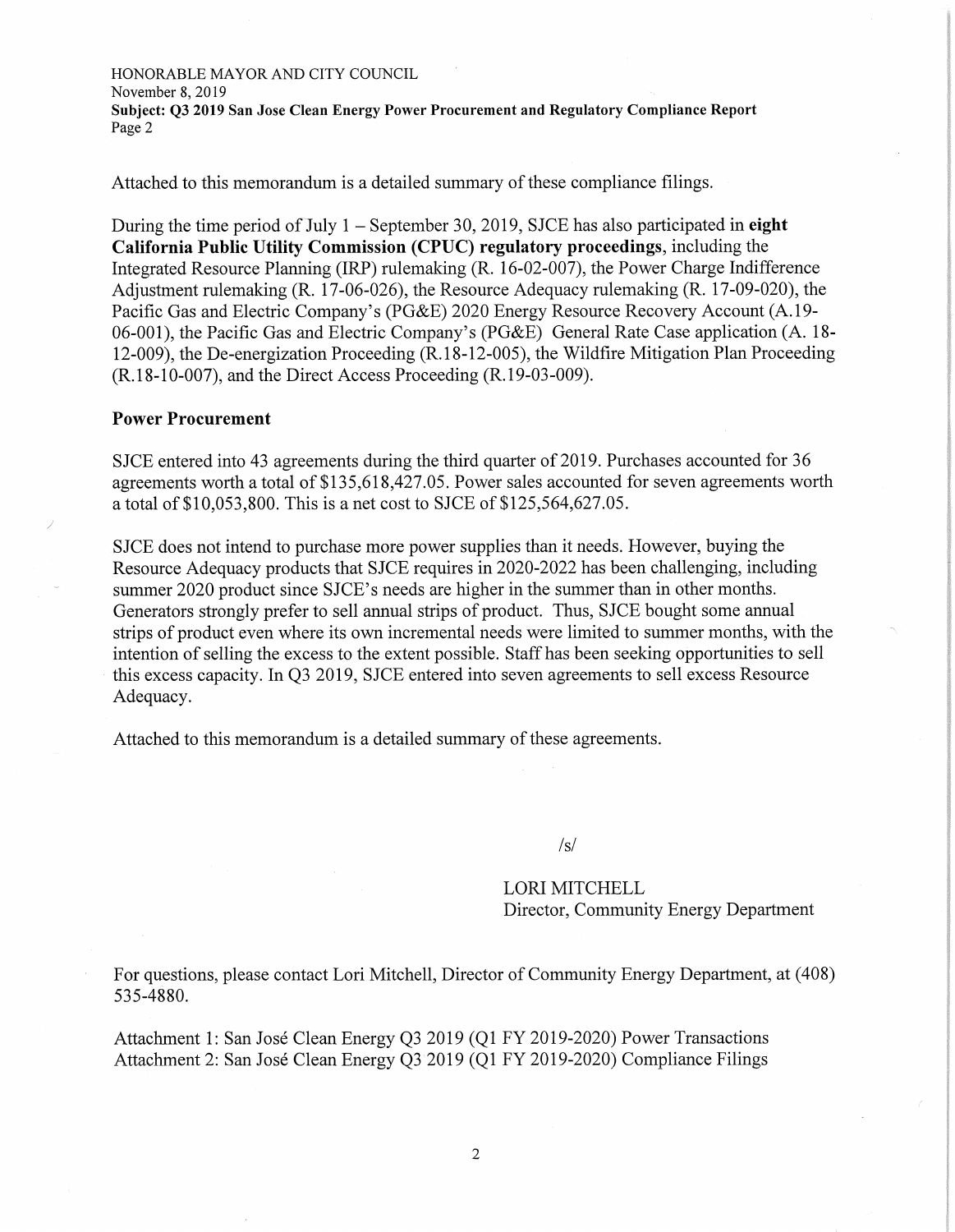|                         | Attachment 1 - San José Clean Energy Q3 2019 (Q1 FY 2019-2020) Power Transactions |                            |                                        |                                          |                               |                                  |  |
|-------------------------|-----------------------------------------------------------------------------------|----------------------------|----------------------------------------|------------------------------------------|-------------------------------|----------------------------------|--|
| #                       |                                                                                   | Contract ID Agreement Date | Counterparty                           | <b>Energy Type</b>                       | <b>Power Delivery Period</b>  | <b>Contract Amount</b>           |  |
| 1                       | 19-108-04                                                                         | 7/15/2019                  | Morgan Stanley Capital Group Inc.      | Renewables                               | -S<br>2021                    |                                  |  |
| $\overline{\mathbf{c}}$ | 19-108-05                                                                         | 7/2/2019                   | <b>Avangrid Renewables</b>             | Renewables                               | \$<br>2021                    |                                  |  |
| 3                       | 19-108-06                                                                         | 8/8/2019                   | Southern California Edison             | Renewables                               | 2020-2021                     | $\mathbf{\hat{s}}$<br>20,850,000 |  |
| $\overline{4}$          | 19-108-07                                                                         | 7/26/2019                  | The Energy Authority                   | Renewables                               | Aug 2019 - Jun 2020           | $\mathbf{s}$<br>780,000          |  |
| 5                       | 19-108-09                                                                         | 7/15/2019                  | Morgan Stanley Capital Group Inc.      | Renewables                               | Jul - Dec 2019                | $\sqrt{2}$<br>532,500            |  |
| 6                       | 19-109-03                                                                         | 8/21/2019                  | Powerex Corp.                          | Renewables                               | Aug - Dec 2019                | $\mathbb{S}$<br>237,500          |  |
| $\overline{7}$          | 19-112-47                                                                         | 7/9/2019                   | ConocoPhillips Company                 | Conventional Power                       | Jul - Sep 2020   \$           | 1,510,800                        |  |
| 8                       | 19-112-48                                                                         | 7/9/2019                   | Morgan Stanley Capital Group Inc.      | Conventional Power                       | 2021                          | l \$<br>8,475,300                |  |
| 9                       | 19-112-49                                                                         | 7/9/2019                   | TransAlta Energy Marketing (U.S.) Inc. | Conventional Power                       | May - Dec 2020 \$             | 5,425,223                        |  |
| 10                      | 19-112-50                                                                         | 7/9/2019                   | Nextera Energy Marketing, LLC          | Conventional Power                       | $2020$ $\sqrt{5}$             | 4,847,920                        |  |
| 11                      | 19-112-51                                                                         | 7/9/2019                   | ConocoPhillips Company                 | Conventional Power                       | May - Dec 2020 \\$            | 5,557,096                        |  |
| 12                      | 19-112-52                                                                         | 7/12/2019                  | Morgan Stanley Capital Group Inc.      | Conventional Power                       | Jul - Sep 2020   \$           | 2,373,600                        |  |
| 13                      | 19-112-53                                                                         | 7/12/2019                  | TransAlta Energy Marketing (U.S.) Inc. | Conventional Power                       | $\mathbf S$<br>Oct - Dec 2020 |                                  |  |
| 14                      | 19-112-54                                                                         | 7/30/2019                  | Morgan Stanley Capital Group Inc.      | Conventional Power                       | 2021                          | \$<br>8,186,220                  |  |
| 15                      | 19-112-55                                                                         | 8/6/2019                   | Shell Energy North America (US), L.P.  | Conventional Power                       | 2021                          | S<br>8,026,350                   |  |
| 16                      | 19-112-56                                                                         | 8/13/2019                  | Shell Energy North America (US), L.P.  | Conventional Power                       | 2021                          | $\mathbf{\hat{s}}$<br>8,015,400  |  |
| 17                      | 19-113-03                                                                         | 7/23/2019                  | Malaga Power, LLC                      | Resource Adequacy                        | 2020-2022                     | $\mathbf{\hat{S}}$<br>12,702,000 |  |
| 18                      | 19-113-04                                                                         | 8/9/2019                   | Powerex Corp.                          | Resource Adequacy                        | May - Oct 2020 \$             | 3,600,000                        |  |
| 19                      | 19-113-21                                                                         | 7/9/2019                   | Southern California Edison             | Resource Adequacy                        | May 2020 \$                   | 180,000                          |  |
| 20                      | 19-113-22                                                                         | 7/9/2019                   | Southern California Edison             | Resource Adequacy                        | Nov - Dec 2020   \$           |                                  |  |
| 21                      | 19-113-23                                                                         | 7/17/2019                  | Pacific Gas and Electric Company       | Resource Adequacy                        | -\$<br>Sep 2019               |                                  |  |
| 22                      | 19-113-24                                                                         | 8/13/2019                  | East Bay Community Energy Authority    | Resource Adequacy                        | $\sqrt{3}$<br>Oct 2019        |                                  |  |
| 23                      | 19-113-25                                                                         | 8/2/2019                   | Shell Energy North America (US), L.P.  | Resource Adequacy                        | $\mathbf S$<br>2020-2022      |                                  |  |
| 24                      | 19-113-26                                                                         | 7/23/2019                  | Calpeak Power, LLC                     | Resource Adequacy                        | 2021-2022                     | $\mathbf{s}$<br>3,741,000        |  |
| 25                      | 19-113-27                                                                         | 8/16/2019                  | CXA La Paloma                          | Resource Adequacy                        | Oct 2019                      | $\mathbf{\hat{S}}$<br>447,000    |  |
| 26                      | 19-113-28                                                                         | 8/14/2019                  | Shell Energy North America (US), L.P.  | Resource Adequacy                        | 2022                          | $\mathbb{S}$<br>504,000          |  |
| 27                      | 19-113-29                                                                         | 8/14/2019                  | Shell Energy North America (US), L.P.  | Resource Adequacy                        | 2020-2021                     | $\mathbf{s}$<br>5,328,000        |  |
| 28                      | 19-113-34                                                                         | 9/20/2019                  | Southern California Edison             | Jan - Jun 2020   \$<br>Resource Adequacy |                               | 1,123,780                        |  |
| 29                      | 19-113-35                                                                         | 9/20/2019                  | Southern California Edison             | Resource Adequacy                        | Jan - Nov 2020   \$           | 147,620                          |  |
| 30                      | 19-113-36                                                                         | 9/20/2019                  | Southern California Edison             | Resource Adequacy                        | 2020-2022                     | $\sqrt{3}$<br>6,522,120          |  |
| 31                      | 19-113-37                                                                         | 9/19/2019                  | Pacific Gas and Electric Company       | Resource Adequacy                        | $2020 - 2022$ \$              | 3,504,163                        |  |
| 32                      | 19-113-40                                                                         | 9/12/2019                  | Nextera Energy Marketing, LLC          | Resource Adequacy                        | Jun - Sep 2020   \$           | 266,000                          |  |
| 33                      | 19-113-41                                                                         | 9/30/2019                  | Powerex Corp.                          | Resource Adequacy                        | May - Oct 2020                | <b>S</b><br>144,180              |  |
| 34                      | 19-113-42                                                                         | 9/25/2019                  | Nextera Energy Marketing, LLC          | Resource Adequacy                        | 2021                          | l s<br>336,000                   |  |
| 35                      | 19-124-11                                                                         | 8/23/2019                  | Bonneville Power Agency                | Carbon-Free                              | 2021                          | $\sqrt{3}$<br>8,760,000          |  |
| 36                      | 19-124-12                                                                         | 9/30/2019                  | Powerex Corp.                          | Carbon-Free                              | May - Oct 2020 \$             | 309,120<br>0 125 610 127 05      |  |

**\$ 135,618,427.05**

|                 | San José Clean Energy Q3 2019 (Q1 FY 2019-2020) Power Sales Summary |                                              |                                       |                    |                              |  |                        |
|-----------------|---------------------------------------------------------------------|----------------------------------------------|---------------------------------------|--------------------|------------------------------|--|------------------------|
|                 |                                                                     | $\#$ Contract ID Agreement Date Counterparty |                                       | <b>Energy Type</b> | <b>Power Delivery Period</b> |  | <b>Contract Amount</b> |
| 37 <sup> </sup> | 18-113-04-3 8/30/2019                                               |                                              | Pacific Gas and Electric Company      | Resource Adequacy  | Nov 2019 \\$                 |  | (93,800.00)            |
| 38 <sup>I</sup> | 19-199-09                                                           | 17/15/2019                                   | East Bay Community Energy Authority   | Import Capability  | Sep 2019 \\$                 |  | (12,000.00)            |
| 39I             | 19-199-10                                                           | 9/16/2019                                    | Exelon Generation Company, LLC        | Resource Adequacy  | Nov - Dec 2019 $\$           |  | (82,000,00)            |
| 40I             | 19-199-11                                                           | 8/14/2019                                    | Shell Energy North America (US), L.P. | Resource Adequacy  | 2020 <sup>1</sup>            |  | (2,448,000.00)         |
| 41              | 19-199-12                                                           | 8/14/2019                                    | Shell Energy North America (US), L.P. | Resource Adequacy  | 2021                         |  | (2,448,000.00)         |
| 42 <sub>1</sub> | 19-199-13                                                           | 9/20/2019                                    | Southern California Edison            | Resource Adequacy  | Jan - Nov 2020   \$          |  | (110,000.00)           |
| 43              | 19-199-14                                                           | 9/20/2019                                    | Southern California Edison            | Resource Adequacy  | 2020-20221                   |  | (4,860,000.00)         |

 $\sim$ 

**\$ (10,053,800.00)**

| Net Cost         |
|------------------|
| \$125,564,627.05 |